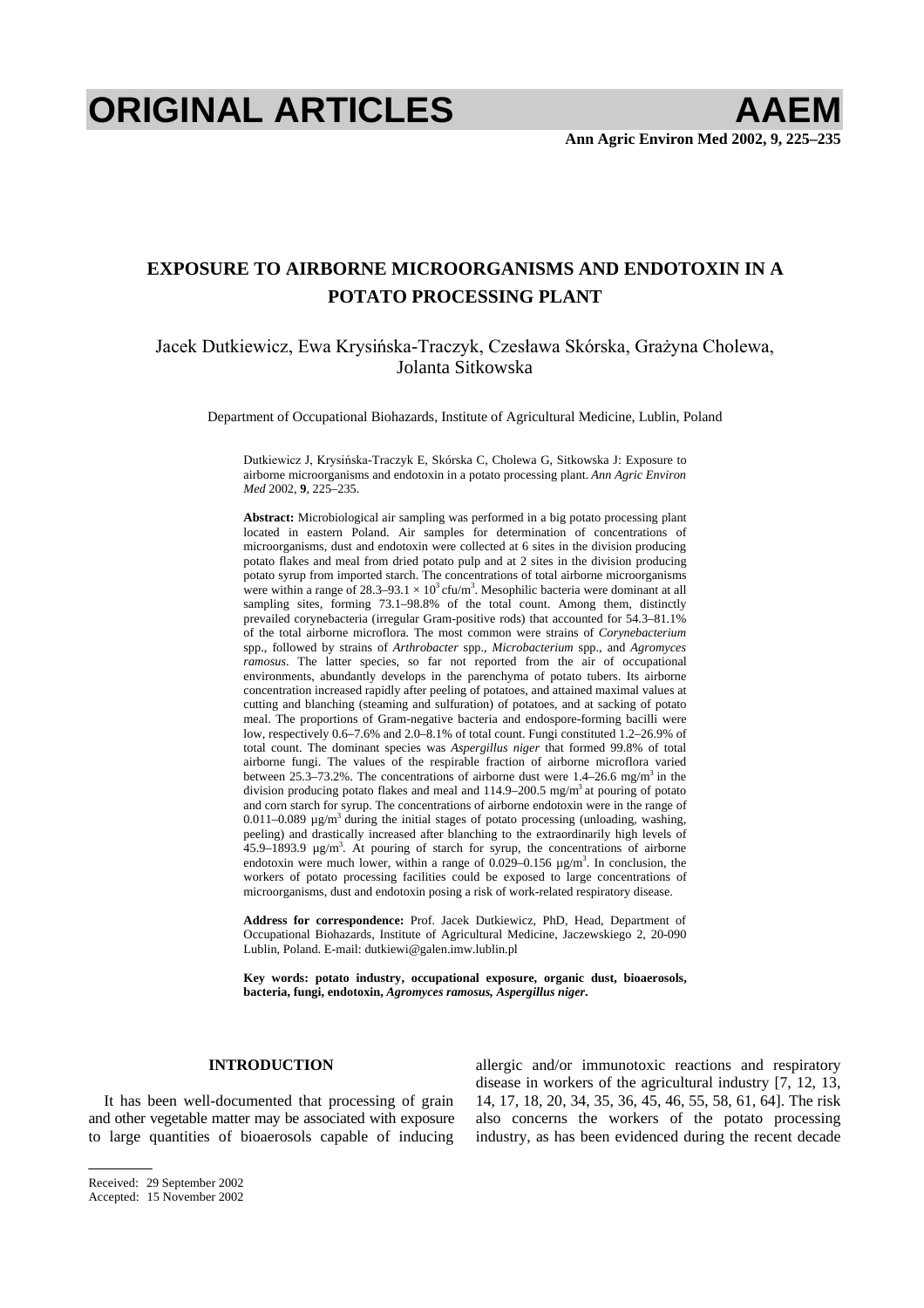by our preliminary report on the essential findings of the present work [15], as well as by a number of Dutch papers [25, 26, 68, 69, 70, 71, 72] including a comprehensive study by Zock [70] and a recent study by Ewers and Tapp [21] in the USA. It was demonstrated that the workers processing potatoes could be exposed to large concentrations of airborne bacteria, endotoxin, and potato antigen [15, 21, 25, 68, 69, 70], produce antibodies against workrelated antigens [15, 25, 26, 69, 70], and experience workrelated respiratory and general symptoms [15, 21, 25, 69, 70, 71, 72]. Zock [70] and Zock *et al.* [71] found a significant relationship between exposure to airborne endotoxin and cross-shift decrease in the lung function of potato processing workers.

The aim of the present work was to determine the levels of microorganisms, dust and endotoxin in the air of a big potato processing plant and to examine the species composition of airborne microflora.

### **MATERIALS AND METHODS**

**Examined facility.** Air sampling was performed in a big potato processing plant located in eastern Poland in which a total of 140 workers were employed. The plant consists of 2 main divisions, the first producing potato flakes and meal from dried potato pulp, and the second producing potato syrup from imported starch. The production process in the first division starts outside the factory building with unloading of potato tubers from trucks into a big gutter. The potatoes are transported with water stream to a washing drum inside the building for removing stones and other impurities, poured into a big container, and then transported by conveyor belt to a peeling machine. Peeling is followed by manual trimming of tuber black spots ("specking"). Peeled tubers are transported by conveyor belt to the cutting machine and the small cubes derived  $(1 \times 1$  cm) are poured into a big boiler and subjected to a process of "blanching", comprising steaming at 88ºC and sulfuration. After blanching, the cubes of potato pulp are flushed with water and transported to dryers to obtain potato flakes. Some of the dried flakes are ground in milling machines to obtain potato meal, another final product of this division. The production process in the second division producing potato syrup comprises the following stages:

- pouring of imported potato starch and corn starch from sacks into the outlets of containers,
- mixing of the potato and corn starch in the proportion  $7:3$ ,
- pouring water to the obtained starch mixture and leaving in special vats for fermentation,
- distribution of ready potato syrup into barrels for preservation until dispatch for sale.

Air sampling for microorganisms, dust and endotoxin was conducted throughout whole production process in the division producing potato flakes and meal at 6 sites corresponding to the most important production stages, and at the initial stages of production in the division producing potato syrup from starch (at 2 sites during pouring of potato starch and corn starch to the outlets of containers). Altogether, air samples were taken at following 8 sites: 1) unloading potatoes from trucks; 2) washing potatoes; 3) peeling potatoes; 4) cutting potatoes and blanching potato pulp; 5) milling dried potatoes; 6) sacking potato meal; 7) pouring potato starch for syrup; 8) pouring corn starch for syrup.

**Microbiological examination of the air.** Air samples were taken in the potato processing plant with a customdesigned particle-sizing slit sampler [11] which enabled estimations of both total and respirable fractions of the microbial aerosol (Polish Patent 87612 assigned on 6 June 1977). Each air sample was in duplicate, taken at a flow rate of 20 l/min. It consisted of two parallelly exposed agar plates: one, "a" sampled directly for all organisms and used for the estimation of the total concentration of cfu per  $m^3$ ; and the other' "b" sampled through a preselector (consisting of a system of glass tubes and regulated deposition disks covered with a sticky substance) for the respirable fraction. The value of respirable fraction was expressed as a percent (%) of the total count, calculated by division of the number(s) of cfu on plate(s) "b" through the number(s) of cfu on plate(s) "a" and multiplication by 100. The median cut-off point for the respirable fraction was  $3.0 \mu m$ , approximating the recommendations of the American Conference of Governmental Industrial Hygienists [65]. The used sampler enabled the determinations of concentrations of microorganisms in the air in the range of  $10^0$ - $10^8$  cfu/m<sup>3</sup>.

At each sampling site, a series of 5 double samples was taken on each of the following agar media: blood agar for total mesophilic Gram-negative and Gram-positive bacteria, eosin methylene blue (EMB) agar for Gram-negative bacteria, half-strength tryptic soya agar for thermophilic actinomycetes, and malt agar for fungi. The blood agar plates were subsequently incubated for 1 day at 37ºC, then 3 days at 22ºC and finally 3 days at 4ºC. The malt agar plates were subsequently incubated for 4 days at 30ºC and 4 days at 22ºC [12]. The prolonged incubation at lower temperatures aimed to isolate as wide a spectrum of bacteria and fungi as possible. The EMB agar plates were incubated in the same way as the blood agar plates and the tryptic soya agar plates were incubated for 5 days at 55ºC. The grown colonies were counted and differentiated and the data reported as cfu per 1 cubic meter of air  $(cfu/m<sup>3</sup>)$ . The total concentration of microorganisms in the air was obtained by the addition of the concentrations of total mesophilic bacteria (grown on blood agar medium), thermophilic actinomycetes and fungi. The percent composition of the total microflora of the air was then determined.

Bacterial isolates were identified with microscopic and biochemical methods, as recommended by Bergey's Manual [32, 62, 67] and Cowan & Steel [6]. Additionally, the selected isolates were identified with microtests: API Systems 20E and NE (bioMèrieux, Marcy l'Etoile,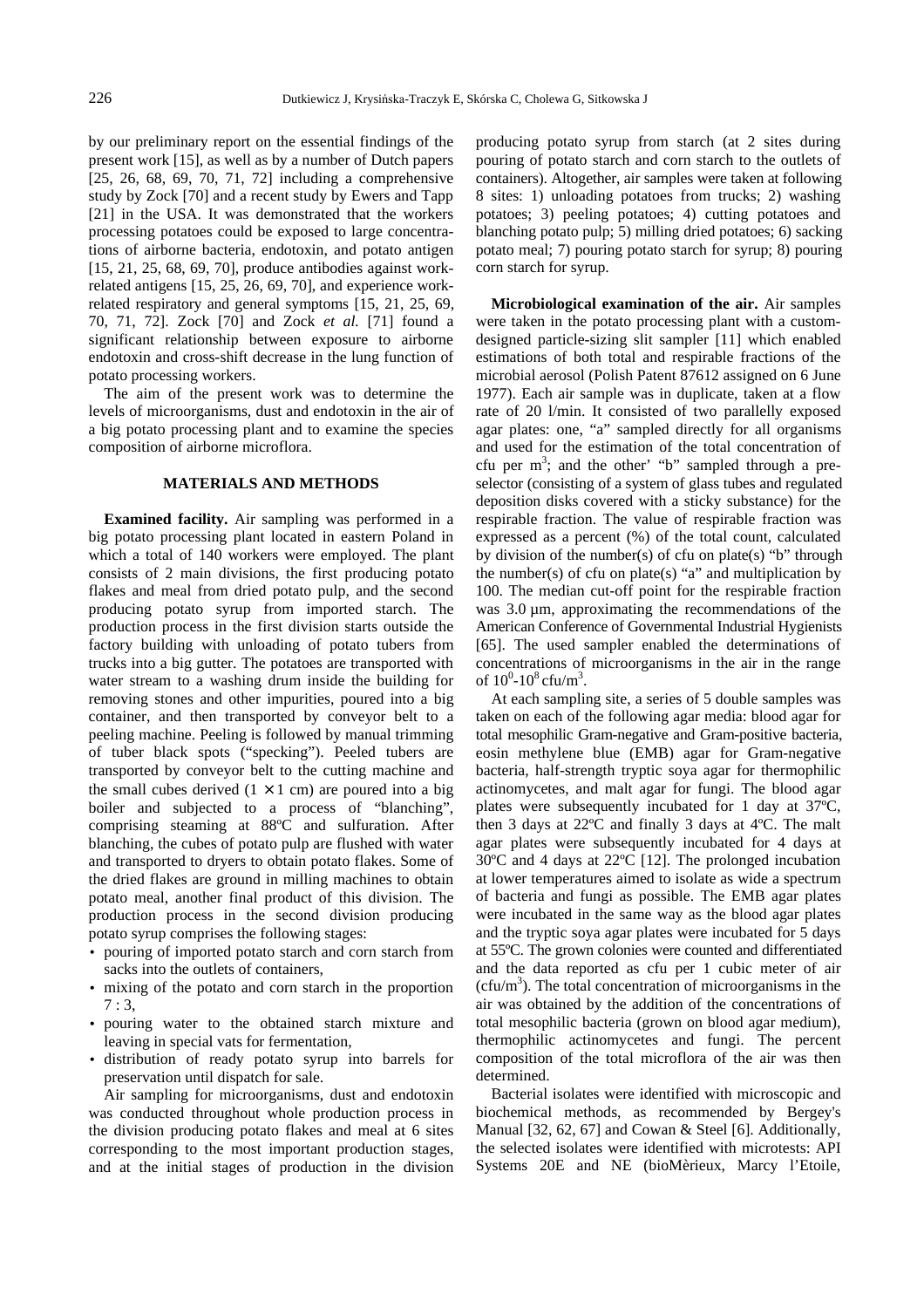| Sampling site<br>(Number, name)                  | Total mesophilic<br>bacteria<br>(Blood agar)                                        |            | Gram-negative<br>bacteria<br>(EMB agar)                                             |              | Thermophilic<br>actinomycetes<br>(Tryptic soya agar)                                |              | Fungi<br>(Malt agar)                                                                |            | Total<br>microorganisms                                                                    |            |
|--------------------------------------------------|-------------------------------------------------------------------------------------|------------|-------------------------------------------------------------------------------------|--------------|-------------------------------------------------------------------------------------|--------------|-------------------------------------------------------------------------------------|------------|--------------------------------------------------------------------------------------------|------------|
|                                                  | Concentration<br>(mean $\pm$ S.D.,<br>cfu/m <sup>3</sup> $\times$ 10 <sup>3</sup> ) | Rf<br>(% ) | Concentration<br>(mean $\pm$ S.D.,<br>cfu/m <sup>3</sup> $\times$ 10 <sup>3</sup> ) | Rf<br>(% )   | Concentration<br>(mean $\pm$ S.D.,<br>cfu/m <sup>3</sup> $\times$ 10 <sup>3</sup> ) | Rf<br>(% )   | Concentration<br>(mean $\pm$ S.D.,<br>cfu/m <sup>3</sup> $\times$ 10 <sup>3</sup> ) | Rf<br>(% ) | Concentration<br>$(\text{mean} \pm S.D.,$<br>cfu/m <sup>3</sup> $\times$ 10 <sup>3</sup> ) | Rf<br>(% ) |
| 1. Unloading potatoes<br>from trucks             | $51.8 \pm 8.4$                                                                      | 75.8       | $0.1 \pm 0.1$                                                                       | 100          | $\Omega$                                                                            | $\Omega$     | $2.2 \pm 0.6$                                                                       | 13.5       | $54.0 \pm 8.5$                                                                             | 73.2       |
| 2. Washing potatoes                              | $26.9 \pm 8.8$                                                                      | 29.7       | $4.9 \pm 1.8$                                                                       | 43.9         | $\mathbf{0}$                                                                        | $\Omega$     | $1.4 \pm 1.3$                                                                       | $\theta$   | $28.3 \pm 10.1$                                                                            | 28.2       |
| 3. Peeling potatoes                              | $38.6 \pm 6.8$                                                                      | 25.2       | $1.3 \pm 0.5$                                                                       | 33.3         | $\overline{0}$                                                                      | $\Omega$     | $0.5 \pm 0.5$                                                                       | 37.5       | $39.1 \pm 6.6$                                                                             | 25.3       |
| 4. Cutting potatoes and<br>blanching potato pulp | $55.1 \pm 12.0$                                                                     | 45.0       | $0.2 \pm 0.2$                                                                       | 50.0         | $\Omega$                                                                            | $\Omega$     | $2.1 \pm 1.2$                                                                       | 68.6       | $57.2 \pm 11.9$                                                                            | 45.7       |
| 5. Milling dried potatoes                        | $28.3 \pm 6.4$                                                                      | 25.0       | $0.1 \pm 0.1$                                                                       | $\Omega$     | $0.1 \pm 0.1$                                                                       | $\Omega$     | $10.4 \pm 2.3$                                                                      | 51.7       | $38.8 \pm 5.3$                                                                             | 32.1       |
| 6. Sacking potato meal                           | $60.4 \pm 15.9$                                                                     | 36.4       | $\Omega$                                                                            | $\Omega$     | $\Omega$                                                                            | $\Omega$     | $12.5 + 4.9$                                                                        | 92.8       | $72.9 \pm 14.4$                                                                            | 46.1       |
| 7. Pouring potato starch<br>for syrup            | $78.5 \pm 6.8$                                                                      | 38.9       | $\overline{0}$                                                                      | $\mathbf{0}$ | $0.1 \pm 0.1$                                                                       | $\Omega$     | $14.5 \pm 6.0$                                                                      | 100        | $93.1 \pm 7.0$                                                                             | 51.2       |
| 8. Pouring corn starch<br>for syrup              | $71.5 \pm 15.2$                                                                     | 55.6       | $0.2 \pm 0.3$                                                                       | 100          | $\overline{0}$                                                                      | $\mathbf{0}$ | $14.3 \pm 2.7$                                                                      | 16.7       | $85.8 \pm 15.6$                                                                            | 49.1       |
| Mean                                             | $51.4 + 21.0$                                                                       | 41.5       | $0.9 \pm 1.7$                                                                       | 40.9         | $0.02 + 0.06$                                                                       | $\mathbf{0}$ | $7.3 \pm 6.7$                                                                       | 47.6       | $58.7 \pm 24.6$                                                                            | 43.9       |

**Table 1.** Microorganisms in the air of a potato processing plant: concentrations and respirable fractions (Rf).

France) and BIOLOG System (Biolog, Inc., Hayward, CA, USA). Fungi were classified with microscopic methods, according to Barron [2], Larone [37], Litvinov [39], Ramirez [49], and Raper & Fennell [50].

For determination of the dust and endotoxin concentrations, the air samples were collected on the polyvinyl chloride filters by use of an AS-50 one-stage sampler (TWOMET, Zgierz, Poland). Two samples were taken at each sampling site. The concentration of dust in the air was estimated gravimetrically. The concentration of bacterial endotoxin in the airborne dust was determined by the *Limulus* amebocyte lysate gel tube test (LAL) [38]. The filters were extracted for 1 hour in 10 ml of pyrogenfree water at room temperature, heated to 100ºC in a Koch apparatus for 15 min (for better dissolving of endotoxin and inactivation of interfering substances), and after cooling, serial dilutions were prepared. The 0.1 ml dilutions were mixed equally with the "Pyrotell" *Limulus* reagent (Associates of Cape Code, Inc., Woods Hole, Mass., USA). The test was incubated for 1 hour in a water bath at 37ºC, using pyrogen-free water as a negative control and the commercial lipopolysaccharide (endotoxin) of *Escherichia coli* 0111:B4 (Difco) as positive control. The formation of a stable clot was regarded as a positive result. The estimated concentration of endotoxin in dust (ng/mg) was multiplied per estimated concentration of dust in the air  $(mg/m<sup>3</sup>)$  and the results were reported as micrograms of the equivalents of the *E. coli* 0111:B4 endotoxin per  $1 \text{ m}^3$  of air. To convert to Endotoxin Units (EU), the value in nanograms was multiplied by 1.2 [48].

**Microbiological examinations of potatoes.** In order to obtain more information about the origin of particular microorganisms recovered from the air of a potato processing plant, the following samples derived with the use of a sterile scalpel from potato tubers before or during processing were collected in sterile Erlenmeyer flasks for microbiological analysis:

- scrapings from potato tuber collected at unloading station (sampling site 1),
- epidermis peeled off potato tuber collected at unloading station (sampling site 1),
- a piece of cube from peeled potato tuber collected from cutting machine before blanching (sampling site 4),
- a piece of cube from peeled potato tuber collected from the conveyor after blanching and washing (sampling site 4).

The concentration and species composition of bacteria and fungi in the collected samples was determined by dilution plating [18]. After triturating in a glass homogenizer, 1 gm of each sample was suspended in 100 ml of the sterile saline (0.85% NaCl) containing 0.1% (v/v) of Tween 80; after vigorous shaking, serial 10-fold dilutions in saline were made up to  $10^{-10}$ . The 0.1 ml aliquots of each dilution were spread on duplicate sets of the following media: blood agar plates for total mesophilic bacteria, half-strength tryptic soya agar for thermophilic actinomycetes and malt agar for fungi. The incubation conditions and identification methods were the same as described above for air samples.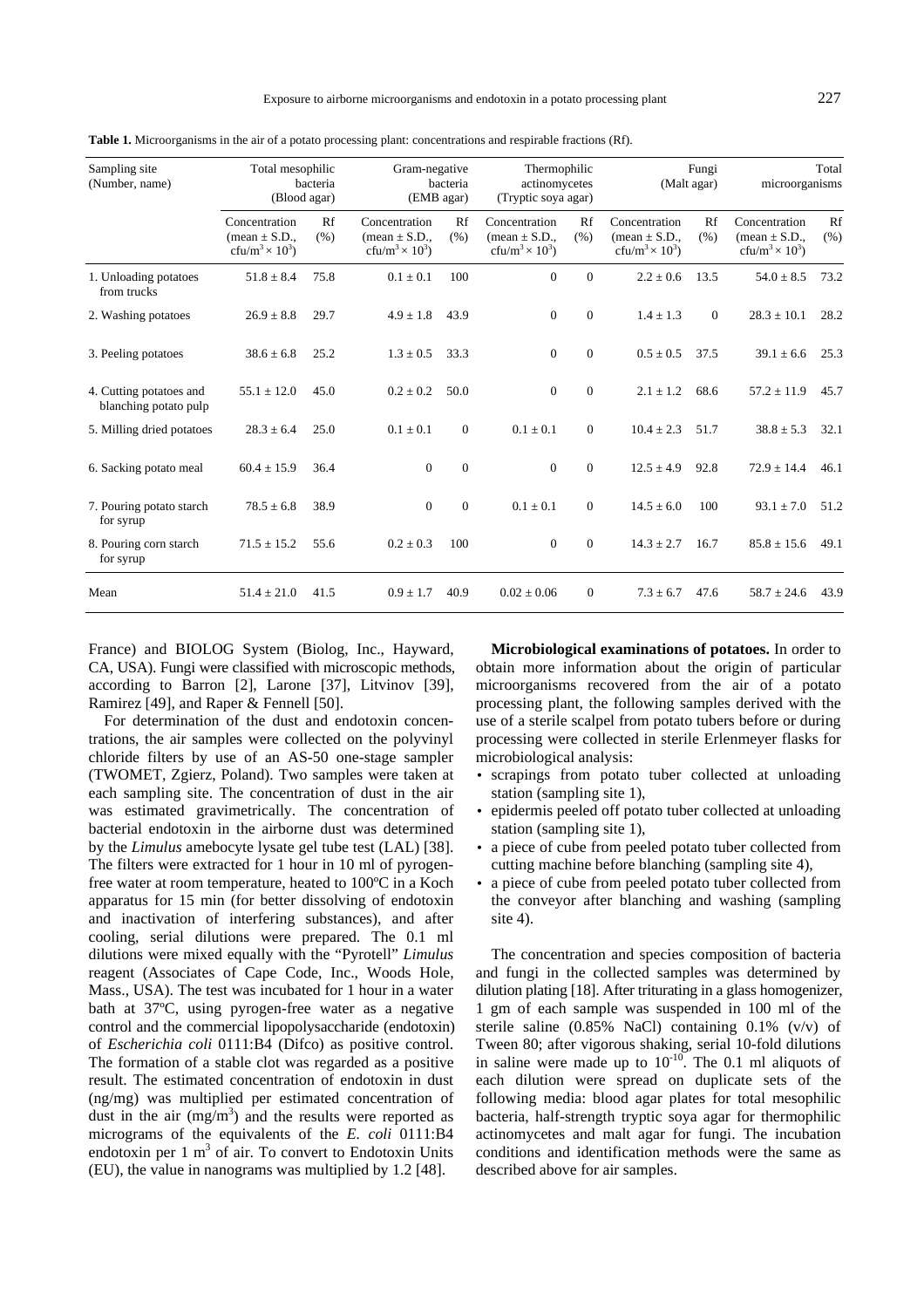

Figure 1. Photographs of air samples for mesophilic bacteria taken in the potato processing plant at following sites: 1a-1b - unloading potatoes from trucks (site 1); 2a-2b - peeling potatoes (site 3); 3a-3b - sacking potato meal (site 6). The samples were taken using particle-sizing sampler on blood agar plates, each in volume of 3.33 l. Photographs 1a, 2a, 3a show total bacterial flora of the air, while photographs 1b, 2b, 3b show the respirable fraction. It may be seen that the levels of airborne bacteria did not vary much throughout the production process, at all sites being of the order  $10^4$ cfu/m<sup>3</sup>. The prevailing organisms were corynebacteria (forming 54–81% of total isolates), followed by Gram-positive cocci, endospore-forming bacilli and Gram-negative bacteria.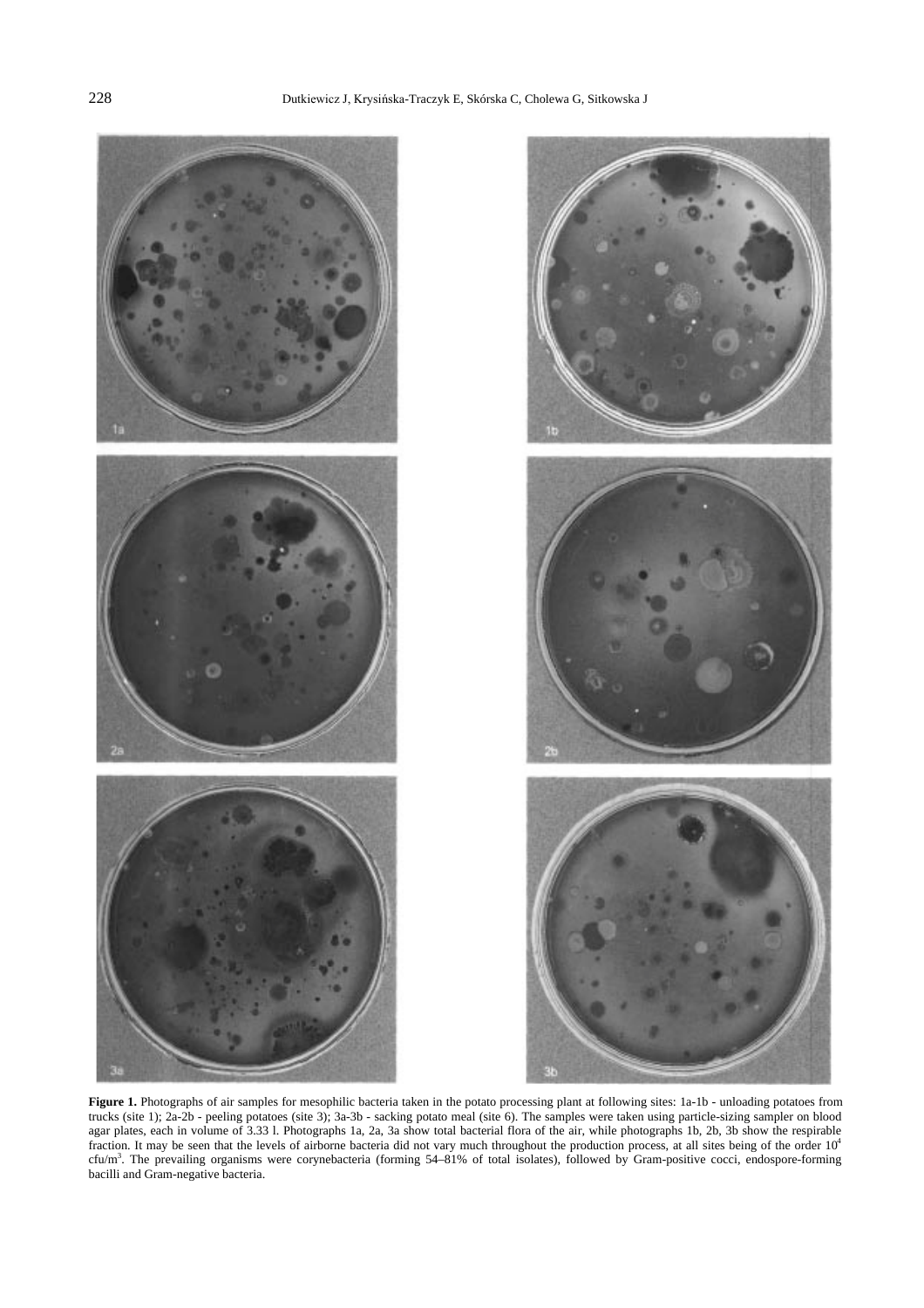

**Figure 2.** Composition of airborne microflora in the potato processing plant: total count, including mesophilic bacteria, thermophilic actinomycetes and fungi.

**Statistical analysis.** The results were analysed by Shapiro-Wilk test for distribution and Spearman correlation test, using STATISTICA for Windows v. 5.0 package (Statsoft©, Inc., Tulsa, Oklahoma, USA).

The study was performed mostly during the years 1989– 1991 and continued during 1999–2002. Preliminary results of this work have been reported elsewhere [15, 16, 17].

#### **RESULTS**

The concentrations of total microorganisms in the air of a potato processing plant were in the moderately large order of  $10^4$  cfu/m<sup>3</sup> at all sampling sites, ranging from 28.3–93.1  $\times$  10<sup>3</sup> cfu/m<sup>3</sup> (Tab. 1). In the division producing potato flakes and meal, the initial concentration of airborne microorganisms at unloading potatoes from trucks was above  $50.0 \times 10^3$  cfu/m<sup>3</sup>, then dropped below this level during washing and peeling, but raised again at cutting and blanching potatoes (Fig. 1). In the division producing potato syrup from starch, relatively large values above  $85.0 \times 10^3$  cfu/m<sup>3</sup> were noted at both sampling sites during pouring of potato and corn starch (Tab. 1).

The composition of the total airborne microflora in a potato processing plant is depicted in Figure 2, and the composition of the respirable fraction of airborne microflora in Figure 3. Mesophilic bacteria were dominant at all sampling sites, forming 73.1–98.8% of the total airborne microflora and 56.7–100% of the respirable fraction of airborne microflora.

Among mesophilic bacteria, corynebacteria (irregular Gram-positive rods) distinctly prevailed and accounted for 54.3–81.1% of the total airborne microflora (Fig. 2) and 41.1–77.9% of the respirable fraction (Fig. 3). The most common were strains of *Corynebacterium* spp. (forming 26.1–49.2% of the total airborne microflora), followed by strains of *Arthrobacter* spp., *Microbacterium* 



**Figure 3.** Composition of airborne microflora in the potato processing plant: respirable fraction, including mesophilic bacteria, thermophilic actinomycetes and fungi.

spp., and *Agromyces ramosus*. The latter species deserves particular attention as to date it has not been reported in the air of occupational environments. *Agromyces ramosus* is a fastidious soil bacterium classified among irregular, nonsporing Gram-positive rods [27, 30]. It grows on blood agar in the form of small hemolytic colonies composed of branched, filamentous elements which subsequently undergo fragmentation into coccoid or clubshaped cells (Fig. 4). In the air of the examined potato processing plant, *Agromyces ramosus* was not detected during unloading of potatoes or during pouring of starch for syrup. Its airborne concentration, however, increased rapidly after peeling of potatoes, and attained maximal values at cutting and blanching of potatoes, and at sacking of potato meal (Fig. 5), forming respectively 9.1% and 8.2% of the total airborne microflora. These figures indicate that this particular bacterial species develops inside potato tubers, which has been confirmed by the results of bacteriological investigation of various samples of potato tubers collected in the examined plant (Tab. 2). It was demonstrated that *Agromyces ramosus* was absent in the scrapings from potato tuber, appeared in a small quantity of  $2.0 \times 10^5$  cfu/g in the epidermis of the potato tuber (in both cases other corynebacterial species prevailed in the total count of mesophilic bacteria), and occurred in a large concentration of  $4.4 \times 10^6$  cfu/g in a cube of peeled potato tuber collected from the cutting machine, forming 76.4% of the total count of mesophilic bacteria. The process of blanching, including steaming and sulfuration of potato pulp, caused over 100-fold decrease in the concentration of *A. ramosus*, but these bacteria still formed 52.5% of the total count (Tab. 2). These data clearly show that *Agromyces ramosus* abundantly develops in the parenchyma of potato tubers and is disseminated into the air of potato processing plants, together with fine particles of potato pulp.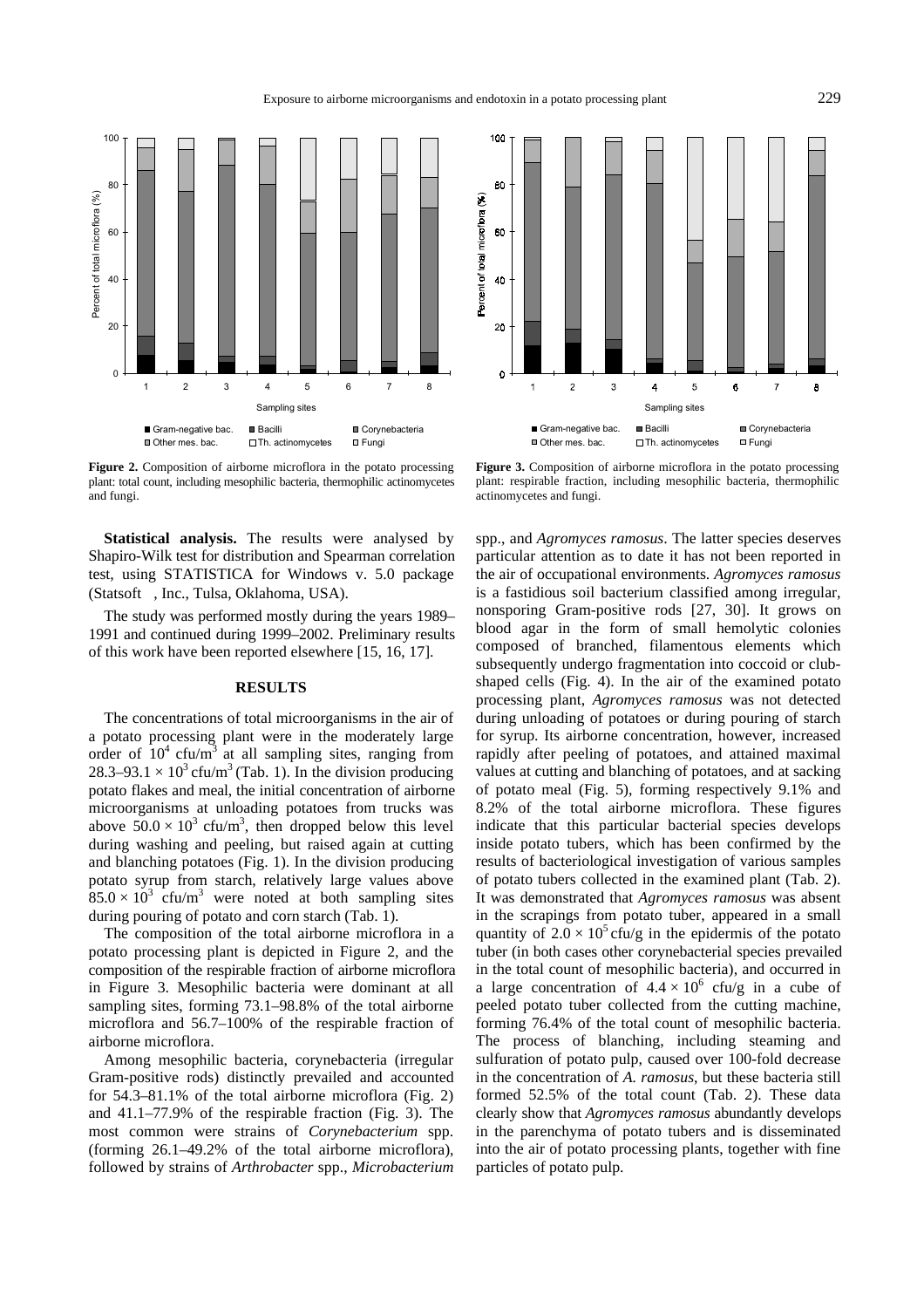

**Figure 4.** *Agromyces ramosus*, strain ZM-61 isolated from parenchyma of peeled potato cube, collected in the potato processing plant. Note branched, filamentous elements fragmenting into coryneform or coccoid cells. Gram-stained preparation, × 4,000.

The proportion of Gram-negative bacteria in the total airborne microflora (Fig. 2) was low (0.6–7.6%), and a little higher (0.4–12.8%) in the respirable fraction of the microflora (Fig. 3). The highest percentages of Gramnegatives were noted at the initial stages of potato processing, e.g. at unloading, washing and peeling: respectively, 7.6%, 5.7%, 4.5% of total microflora, and 11.9%, 12.8%, 10.4% of respirable microflora (Figs 2 and 3). These results were confirmed by examination of the samples of potato tubers collected in the examined plant, which proved that Gram-negative bacteria were associated with the outer stratum of potato tuber; their concentration in epidermis was  $1.6 \times 10^6$  cfu/g (33.3% of the total count) while in the parenchyma it was about 10-fold lower (Tab. 2). Among Gram-negative bacteria occurring in the air of a potato processing plant, the most common taxa were *Alcaligenes faecalis*, *Pseudomonas* spp., and *Acinetobacter calcoaceticus*.

Endospore-forming bacilli (*Bacillus* spp.) constituted 2.0–8.1% of the total count (Fig. 2) and 1.6–9.9% of the respirable count (Fig. 3). A group described as "other mesophilic bacteria" which consisted mostly of Grampositive cocci (*Micrococcus* spp., *Staphylococcus* spp.) formed 9.6–29.0% of the total count (Fig. 2) and 9.7– 21.1% of the respirable count (Fig. 3). Thermophilic actinomycetes were found only at 2 sampling sites in trace quantities (Fig. 2).

Fungi constituted 1.2–26.9% of the total airborne microflora and 0–43.3% of the respirable fraction of airborne microflora (Figs 2 and 3). It is noteworthy that at 3 sampling sites (milling dried potatoes, sacking potato meal, pouring potato starch for syrup) the percentages of fungi in the respirable fraction were about twice as high compared to those in total airborne microflora, and were even comparable to the percentages of corynebacteria which distinctly prevailed in the microflora of the examined plant (Fig. 3). The fungal flora of the air in the potato processing plant was fully dominated by *Aspergillus niger*  which accounted for 99.8% of the total airborne fungi, and 98.9% of the respirable fraction of airborne mycoflora.

The values of the respirable fraction of airborne microflora in the potato processing plant varied within a fairly wide range and were between 25.3–73.2% (on average  $43.9 \pm 15.5\%$ ) (Tab. 1).

In the air samples taken in the examined facility, 39 species or genera of bacteria and 7 species or genera of fungi were identified, of these, 8 and 6 species or genera respectively were reported as having allergenic and/or immunotoxic properties [14, 19, 29, 34, 35, 44] (Tab. 3). These figures are certainly an underestimation, as a part of bacterial and fungal strains could be identified only to generic level.

The concentrations of dust in the air of the division producing potato flakes and meal were moderate (1.4–6.7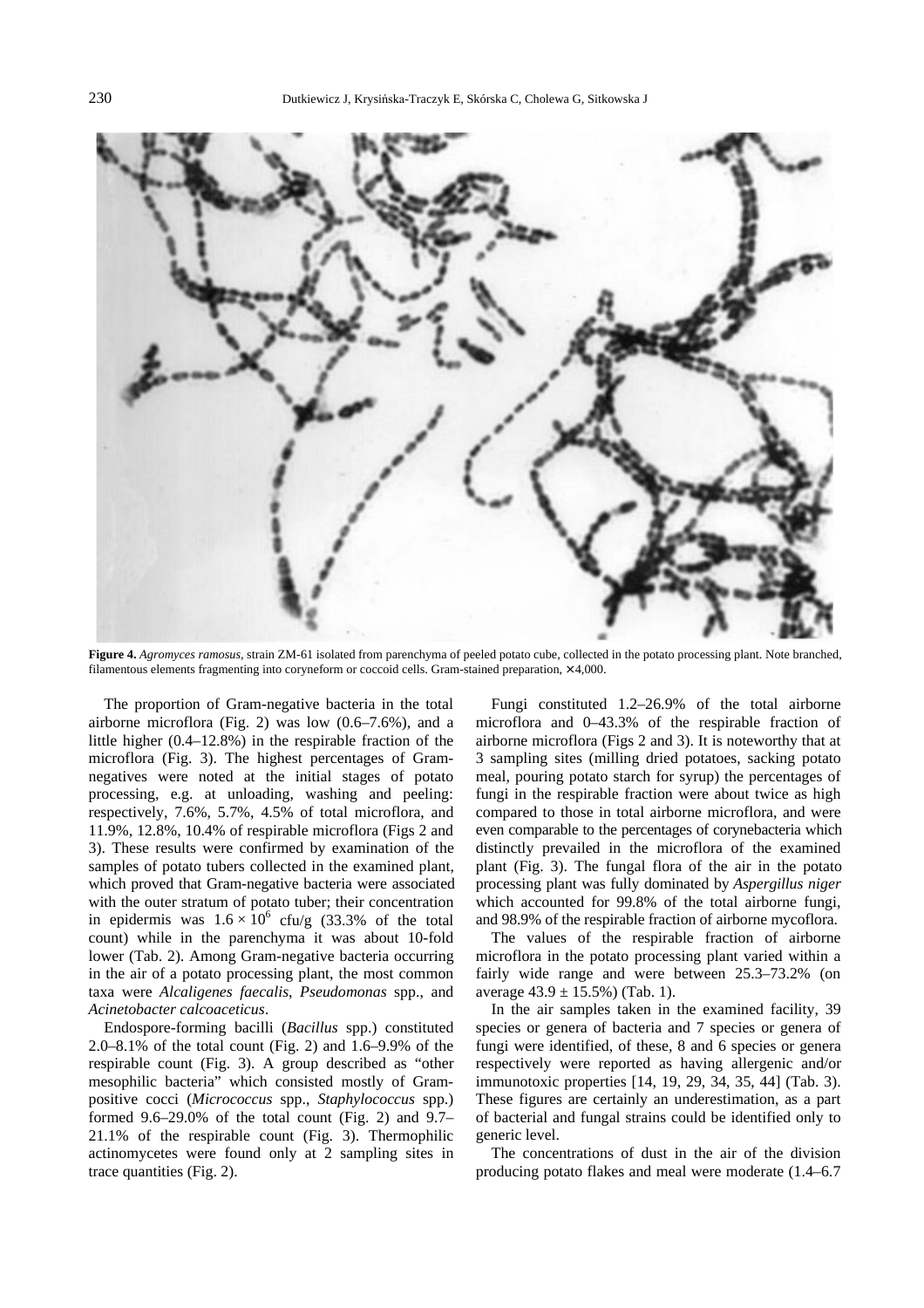| I      |
|--------|
| ٠<br>× |

Table 2. Concentrations of mesophilic bacteria in the samples of potatoes collected in a potato processing plant (cfu $\times$  10<sup>3</sup>/gram, percent of the total count).

| Sample                                                                                                      | Gram-                | Gram-<br>positive<br>cocci | <b>Bacillus</b><br>spp. |                       | Coryneform bacteria  | <i>Streptomyces</i><br>spp. | Total<br>mesophilic<br>bacteria |
|-------------------------------------------------------------------------------------------------------------|----------------------|----------------------------|-------------------------|-----------------------|----------------------|-----------------------------|---------------------------------|
|                                                                                                             | negative<br>bacteria |                            |                         | Agromyces<br>ramosus  | Other species        |                             |                                 |
| Scrapings from potato tuber collected at<br>unloading station<br>(sampling site 1)                          | 1102.2<br>(16.7%)    | 699.6<br>$(10.6\%)$        | 198.0<br>$(3.0\%)$      | $\overline{0}$<br>(0) | 3300.0<br>$(50.0\%)$ | 1300.2<br>(19.7%)           | 6600.0<br>$(100\%)$             |
| Epidermis peeled off potato tuber<br>collected at unloading station<br>(sampling site 1)                    | 1598.4<br>$(33.3\%)$ | 100.8<br>$(2.1\%)$         | $\theta$<br>(0)         | 201.6<br>$(4.2\%)$    | 2798.4<br>$(58.3\%)$ | 100.8<br>$(2.1\%)$          | 4800.0<br>$(100\%)$             |
| Cube of peeled potato tuber collected<br>from cutting machine before blanching<br>(sampling site 4)         | 199.5<br>$(3.5\%)$   | 347.7<br>$(6.1\%)$         | $\theta$<br>(0)         | 4354.8<br>$(76.4\%)$  | 798.0<br>$(14.0\%)$  | $\overline{0}$<br>(0)       | 5700.0<br>$(100\%)$             |
| Cube of peeled potato tuber collected<br>from the conveyor after blanching and<br>washing (sampling site 4) | 9.0<br>(14.7%)       | 7.0<br>(11.5%)             | 3.0<br>$(4.9\%)$        | 32.0<br>$(52.5\%)$    | 10.0<br>$(16.4\%)$   | 0<br>(0)                    | 61.0<br>$(100\%)$               |

 $mg/m<sup>3</sup>$ ) in the first phase of the production cycle and attained a higher level of  $17.0-26.6$  mg/m<sup>3</sup> in the second phase, during processing of dried flakes and meal (Tab. 4). The workers of the division producing potato syrup were exposed during pouring of potato and corn starch to very large concentrations of airborne dust in the range of  $114.9 - 200.5$  mg/m<sup>3</sup> (Tab. 4).

The concentrations of airborne endotoxin were low during the initial stages of potato processing (unloading, washing, peeling), being within the range of 0.011–0.089  $\mu$ g/m<sup>3</sup>. A drastic, over 5,500–fold increase in the concentration of airborne endotoxin, up to the level of  $125.0 \,\mathrm{\upmu}\mathrm{g/m}^3$ , occurred after the process of blanching, comprising steaming and sulfuration of potato pulp (Tab. 4). At the following stage of milling dried potatoes, there was noted a further rise in the endotoxin concentration up to the extraordinarily high value of 1893.9  $\mu$ g/m<sup>3</sup>, which dropped at the next stage of sacking potato meal to the

distinctly lower but still very high level of 45.9  $\mu$ g/m<sup>3</sup>. At pouring of starch for syrup, the concentrations of airborne endotoxin were much lower, being within the range of 0.029–0.156  $\mu$ g/m<sup>3</sup>.

A significant correlation was found between the concentration of dust and the concentrations of fungi and total microorganisms, and between the concentration of mesophilic bacteria and fungi ( $p < 0.05$ ). No other significant relationships could be found between the examined aerosol components.

#### **DISCUSSION**

The present study has demonstrated that the workers of potato processing plants could be exposed to large concentrations of airborne microorganisms, dust and endotoxin posing an occupational hazard. The concentrations of total airborne microorganisms in the examined plant

**Table 3.** List of microbial species and genera identified in samples of air from a potato processing plant.

**Gram-negative bacteria:** *Acinetobacter calcoaceticus*\***+** (2, 7), *Alcaligenes faecalis*\***+** (1-8)**,** *Citrobacter freundii* (4), *Pantoea agglomerans*\***+ (synonyms:** *Erwinia herbicola, Enterobacter agglomerans***)** (1-4, 7, 8), *Pseudomonas* spp. (1-8), *Pseudomonas vesicularis* (1, 8), *Serratia liquefaciens* (1, 4, 7, 8).

**Bacilli:** *Bacillus cereus* (1, 2, 4, 6-8), *Bacillus megaterium* (1-8)*, Bacillus subtilis*\* (1-8), *Bacillus pumilus* (1, 4, 6-8), *Bacillus* spp. (1-8).

**Corynebacteria:** *Agromyces ramosus* (2-6), *Arthrobacter globiformis*\* (1-8), *Arthrobacter* spp. (1-8), *Aureobacterium saperdae* (2), *Brevibacterium casei* (2, 4), *Brevibacterium helvolum* (8), *Brevibacterium linens*\* (1-8), *Corynebacterium* spp. (1-8), *Corynebacterium pseudodiphteriticum* (6), *Corynebacterium xerosis* (2, 3, 5, 7), *Corynebacterium thomssenii* (5), *Microbacterium lacticum* (1-8).

**Other mesophilic bacteria:** *Diplococcus pneumoniae* (6), *Lactobacillus* spp. (1-3), *Micrococcus luteus* (1-8), *Micrococcus roseus* (1-8), *Micrococcus varians* (1-8), *Micrococcus* spp. (1-8), *Staphylococcus epidermidis* (1-8)*, Staphylococcus saprophyticus* (2, 4, 6-8)*, Staphylococcus warneri* (2), *Staphylococcus* spp. (1-8), *Streptococcus* spp. (2-6), *Streptomyces albus*\* (1-3, 5-8), *Streptomyces griseus* (2, 4), *Streptomyces* spp.  $(1-3, 7)$ .

**Thermophilic actinomycetes:** *Thermoactinomyces vulgaris***\*** (5, 7).

**Fungi:** *Alternaria alternata***\*+** (1), *Aspergillus fumigatus***\*+** (1)**,** *Aspergillus niger*\*+ (1-8), *Candida* **spp.**\* (1), *Geotrichum candidum* (1), *Mucor*  **spp**.\* (7), *Rhizopus nigricans \** + (1, 7).

Sites of isolation are given in parentheses. Names of species reported as having allergenic and/or immunotoxic properties (see text) are in bold and marked as follows: \* allergenic species; + immunotoxic species. *Bacillus cereus, Diplococcus pneumoniae, Aspergillus fumigatus* and *Aspergillus niger* may cause infectious disease in man.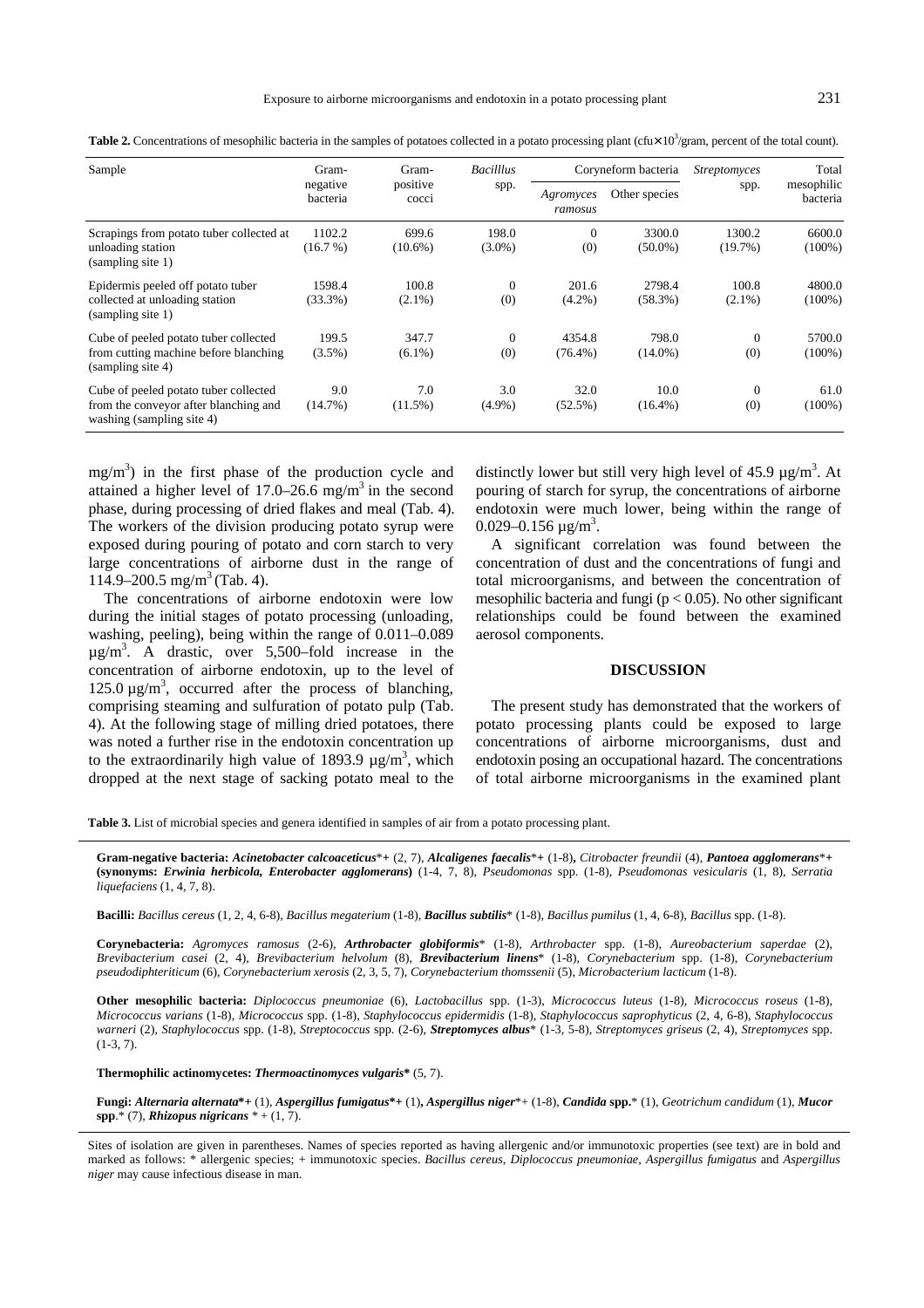

**Figure 5.** Concentration of *Agromyces ramosus* in the air of the potato processing plant in subsequent stages of production process.

were of the order  $10^4$  cfu/m<sup>3</sup>, approximating those reported by Zock [70] and Zock *et al.* [68] from the Dutch potato processing facilities, and by Forster *et al.* [22] from an English sugar beet refinery. These were greater by 1–3 orders of magnitude compared to microbial concentrations in dwellings and offices [23] but smaller compared to working environments with the highest bioaerosol pollution, such as: grain stores, seed stores, animal feed factories, malt houses, herb processing plants, pig farms, poultry farms, and waste composting facilities [7, 12, 14, 16, 17, 18, 20, 34, 35, 61, 64].

As, so far, there are no internationally recognised Occupational Exposure Limit (OEL) values for bioaerosols, the results obtained in the present work could be compared only to the proposals raised by particular authors. As regards total airborne microorganisms, the OEL value of

**Table 4.** Concentrations of dust and bacterial endotoxin in air of a potato processing plant.

| Sampling site (Number, name)                  | Concentration<br>of dust<br>$(mg/m^3)$ | Concentration<br>of endotoxin<br>$(\mu g/m^3)$ |
|-----------------------------------------------|----------------------------------------|------------------------------------------------|
| 1. Unloading potatoes from trucks             | 1.4                                    | 0.089                                          |
| 2. Washing potatoes                           | 6.7                                    | 0.011                                          |
| 3. Peeling potatoes                           | 2.3                                    | 0.022                                          |
| 4. Cutting potatoes and blanching potato pulp | 6.0                                    | 125.000                                        |
| 5. Milling dried potatoes                     | 26.6                                   | 1893.900                                       |
| 6. Sacking potato meal                        | 17.0                                   | 45.900                                         |
| 7. Pouring potato starch for syrup            | 114.9                                  | 0.029                                          |
| 8. Pouring corn starch for syrup              | 200.5                                  | 0.156                                          |
| Median                                        | 11.8                                   | 0.122                                          |

 $10 \times 10^3$  cfu/m<sup>3</sup> proposed by Malmros *et al.* [42] was exceeded at all 8 sampling sites, whereas the OEL value proposed by Dutkiewicz and Jabłoński  $(50 \times 10^3 \text{ cft/m}^3 \text{ at }$ the value of respirable fraction equal to or above 50%,  $100 \times 10^3$  cfu/m<sup>3</sup> at the value of respirable fraction below 50%) [14, 16] was exceeded at 2 sites (unloading potatoes, pouring potato starch for syrup). The OEL value of  $1 \times 10^3$  cfu/m<sup>3</sup> proposed by Clark [5] and Malmros *et al.* [42] for airborne Gram-negative bacteria was exceeded at 2 sites (washing and peeling potatoes). Nowhere were the OEL values exceeded proposed by Dutkiewicz and Jabłoński [14, 16] for airborne Gram-negative bacteria, thermophilic actinomycetes and fungi (respectively  $10 \times 10^3$  cfu/m<sup>3</sup>,  $10 \times 10^3$  cfu/m<sup>3</sup>, and  $25 \times 10^3$  cfu/m<sup>3</sup> at the value of respirable fraction equal to or above 50%, and  $20 \times 10^3$  cfu/m<sup>3</sup>,  $20 \times 10^3$  cfu/m<sup>3</sup>, and  $50 \times 10^3$  cfu/m<sup>3</sup>



Figure 6. Photographs of air samples for fungi taken in the potato processing plant at sacking potato meal (sampling site 6). Samples were taken using particle-sizing sampler on malt agar plates (a - total airborne fungi; b - respirable fraction of airborne fungi) each in volume of 3.33 l. Note abundant growth of *Aspergillus niger* - the only fungal species recovered from the air at this site.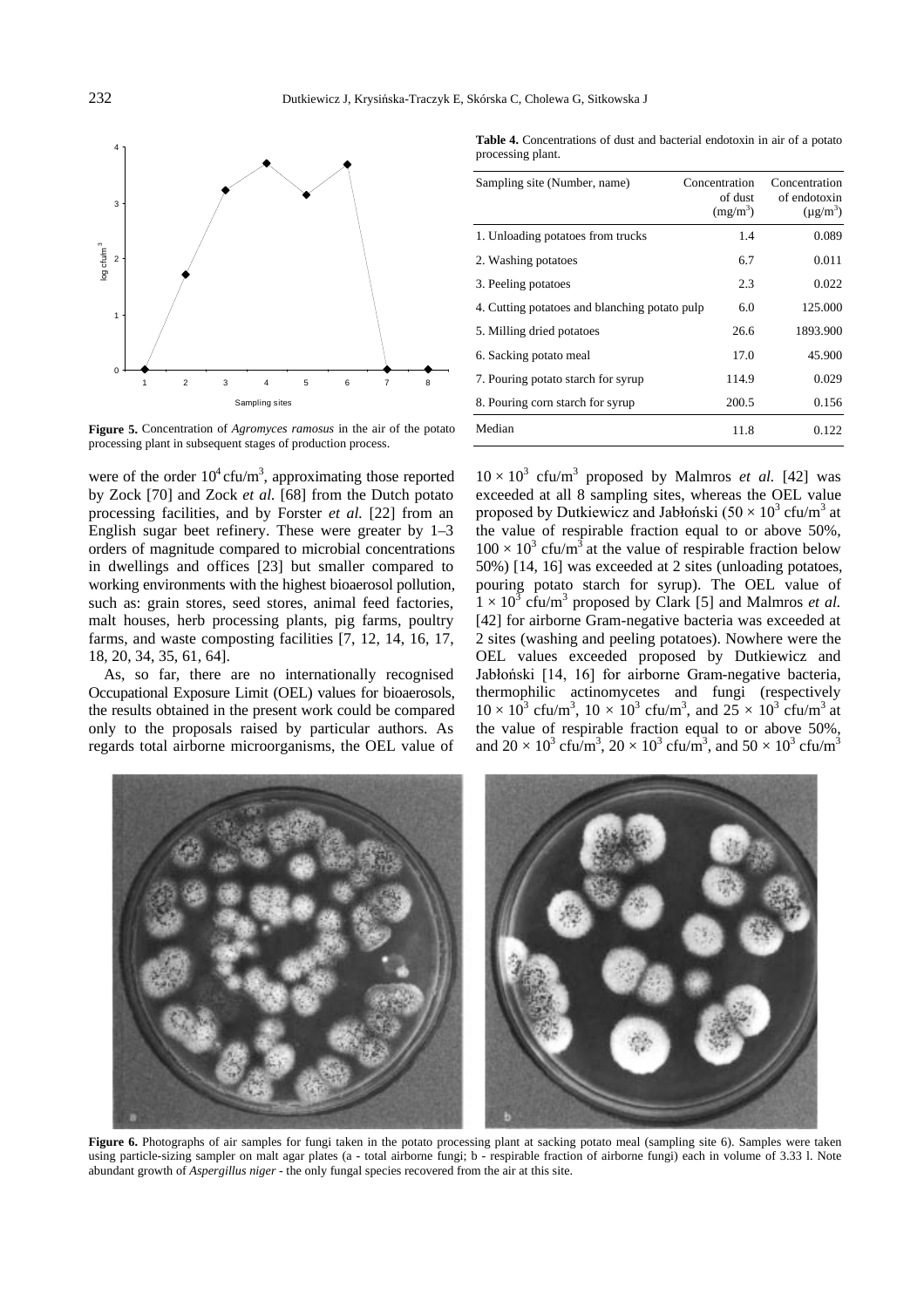at the value of respirable fraction below 50%). On average, the concentrations of airborne Gram-negative bacteria found in this study were smaller than those reported by Zock *et al.* [68] from Dutch potato processing facilities, whereas the concentrations of fungi were similar.

The airborne microflora of the examined potato processing plant was clearly dominated by corynebacteria which at all sampling sites formed over 50% of the total count. These bacteria are commonly associated with organic dusts [44] and were isolated in large quantities from the air of agricultural settings at threshing of grain or flax [17] and tending farm animals [12, 14]. To date, there are only a few reports on corynebacteria associated with potatoes. *Corynebacterium sepedonicum* was isolated from raw and processed potatoes [8], while *Corynebacterium*–like and *Curtobacterium*–like bacteria were isolated from samples of waste water taken in a potato processing plant [21]. Surprisingly, the *Agromyces ramosus* that in this study was proved to be prevalent bacterium in potato parenchyma and common in the air polluted with particles of potato pulp, has not been reported so far neither from potatoes [8] nor from potato pulp [43]. The most probable explanation for this is that the isolation media used by earlier authors did not support the growth requirements of this fastidious bacterium. *Agromyces ramosus* grows well on media containing blood constituents [30] and hence the use of sheep blood agar in the present study as an isolation medium enabled abundant recovery of this organism from potato parenchyma and from the air of the potato processing plant. This indicates the need for further studies on this puzzling bacterium, including its possible implications for human health.

So far, little is known about the potentially pathogenic properties of corynebacteria associated with organic dusts. Cases of allergic alveolitis caused by *Arthrobacter globiformis* and *Brevibacterium linens* have been reported [44] and the involvement of peptidoglycan produced by these bacteria in causing organic dust toxic syndrome (ODTS) cannot be excluded. Because of the common occurrence of corynebacteria in organic dusts, future studies on the potential role of these organisms in causing work-related respiratory disorders among agricultural workers are highly necessary.

Among the species of Gram-negative bacteria isolated from the air of the examined potato processing plant, *Alcaligenes faecalis* and *Acinetobacter calcoaceticus*  were proved to possess allergenic and endotoxic properties [44, 59, 60]. Both species commonly occur in air polluted with organic dusts of plant and animal origin [12, 14, 16, 17]. *Acinetobacter* strains were isolated from potato pulp [43] and from samples of waste water taken in the potato processing plant [21]. According to Zock [70], and Ewers and Tapp [21], transport water, process water, and waste water are important sources of the endotoxinproducing Gram-negative bacteria in potato processing plants.

Though the fungal flora of air in the examined potato processing plant occurred in a relatively low concentration, the fact that it consisted almost entirely of *Aspergillus niger,* a potentially pathogenic species, poses an occupational hazard for exposed workers. This fungus reveals allergenic and immunotoxic properties and may evoke occupational asthma and allergic alveolitis in the workers of citric acid factories when used in the fermentation process [4, 28, 33, 66]. *Aspergillus niger*  was also implicated in causing occupational asthma in the worker of a sugar beet processing facility [53] and its enzymes were identified as a cause of asthma in pharmacy workers and bakers [3, 40, 47]. *A. niger* can also cause pulmonary aspergillosis and ear infection [24, 31] and produces toxic metabolites: malformins, naphtoquinones and nigragillin [1]. Sorenson *et al.* [63] found that conidia of *A. niger* activate rat alveolar macrophages causing the release of inflammatory mediators. Based on these results, the authors suggested that the inhalation of large numbers of *A. niger* conidia could lead to pulmonary inflammation.

The concentrations of dust and bacterial endotoxin in the air of the examined potato processing plant varied within a wide range with extremely high levels at some sampling sites. The concentrations of dust were of the order  $10^{\circ}-10^2$  mg/m<sup>3</sup>, exceeding at 6 out of 8 sampling sites the Polish OEL value of  $4 \text{ mg/m}^3$  [54] by 1.5–50.1 times. On average, the concentrations of airborne dust found in the present study were by 1-2 orders of magnitude greater compared to those reported from potato processing facilities in the Netherlands [68, 70] and the United States [21].

The concentrations of airborne endotoxin in the examined facility were of the order  $10^{-2}$ – $10^{3} \mu$ g/m<sup>3</sup>. At 3 sampling sites at the first phase of potato processing (unloading, washing, peeling) and at 2 sampling sites at pouring of starch for syrup, the concentrations of airborne endotoxin were within the range of  $0.011-0.156 \mu g/m^3$ , being comparable with the values reported from potato processing facilities in the Netherlands [68, 70, 72] and the United States [21]. Out of these 5 sampling sites, at 1 site the endotoxin concentration exceeded the occupational exposure limit (OEL) value of 0.1  $\mu$ g/m<sup>3</sup> proposed by Clark [5], Rylander [56] and Malmros *et al.* [42], at 3 sites the OEL value of  $25 \text{ ng/m}^3$  suggested by Laitinen *et al.* [36], and at all sites the OEL value of 5  $ng/m<sup>3</sup>$ proposed by the Dutch Expert Committee on Occupational Standards (DECOS) [10]. At no site did the concentrations of airborne endotoxin exceed the value of 0.2  $\mu$ g/m<sup>3</sup> supposed to cause decrease of lung function across a work shift [57] and the values of  $1-2 \mu g/m^3$  supposed to evoke ODTS symptoms [57].

A drastic rise in the concentration of airborne endotoxin up to the levels of  $45.9-1893.9 \mu g/m^3$  has been observed after the process of blanching. The very high values recorded at this work position and at the positions of milling and sacking dried potatoes posed a substantial hazard for workers engaged in the final phase of the production of dried potato flakes and meal. They exceeded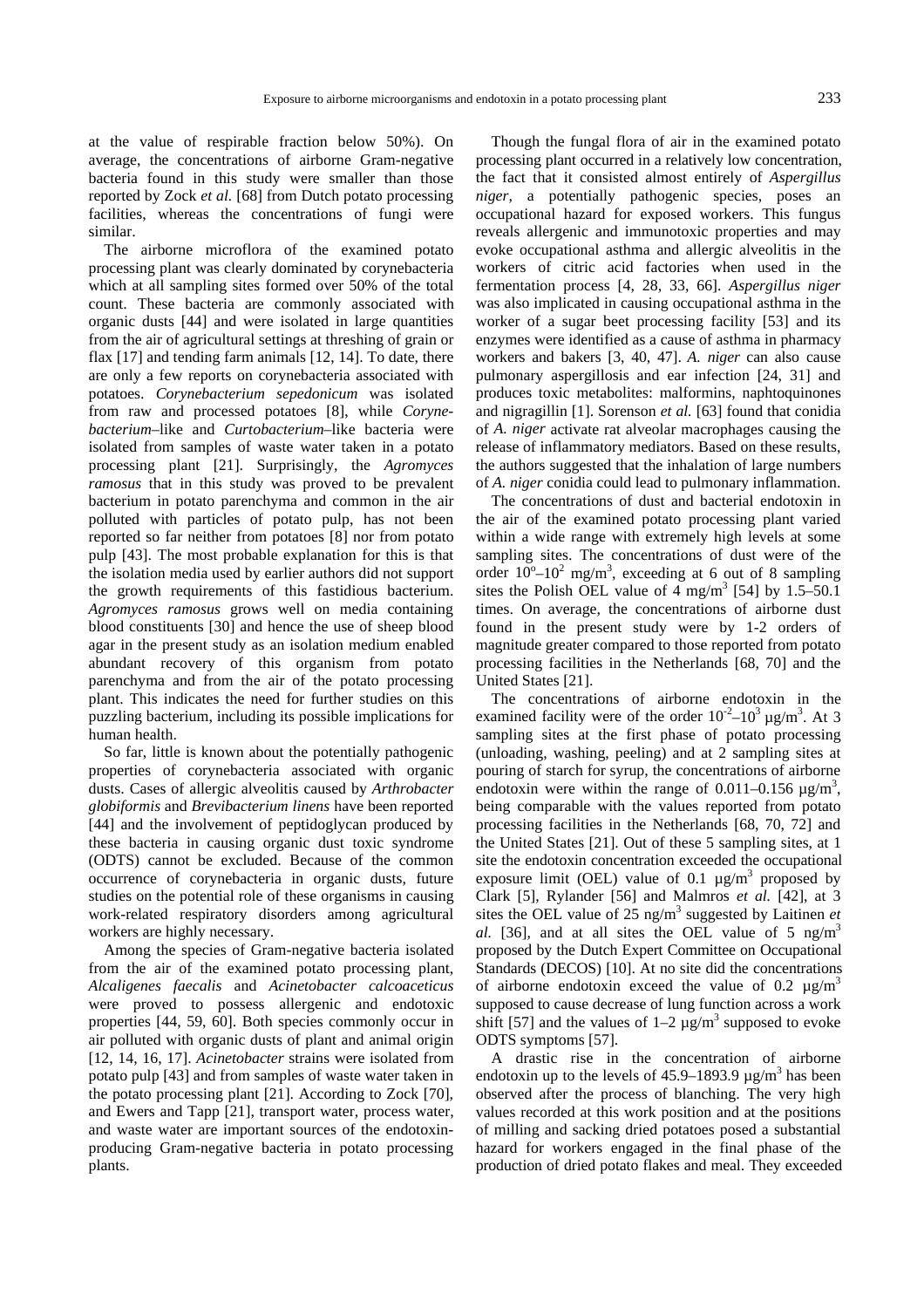many times the proposed OEL values [5, 10, 36, 42] and the values supposed to cause decrease of lung function across a work shift and ODTS symptoms [57]. This rise of airborne endotoxin could be the result of steaming potatoes during the process of blanching, as it is known that heating might enhance the biological activity of the endotoxin by changing its physical structure [52, 56]. This suggests the possibility of a particular respiratory risk that might arise when endotoxin-containing organic materials are steamed, roasted or burnt in the course of various production or heating processes.

A possibility of unspecific, false-positive *Limulus*  reactions must be also considered to explain the high endotoxin levels in this phase of potato processing, at least with regard to the extraordinary large value of 1893.9  $\mu$ g/m<sup>3</sup> found at milling dried potatoes. While the concentrations of airborne endotoxin of the order  $10^{1} - 10^{2}$  $\mu$ g/m<sup>3</sup> were detected on farms and at harvesting and processing of grain and herbs [17, 18, 36, 41, 51], the concentrations of the order  $10^3 \mu g/m^3$  are extremely rare and should always be critically evaluated as a possible overestimate, as it was in relation to such a result obtained by our group in a herb processing plant [18]. It cannot be excluded that the extraordinary high result obtained in the present study might be attributed, at least in part, to an unspecific *Limulus* reaction with unknown constituents of potato pulp, or to an *Agromyces ramosus* bacterium that had been changed by steaming and sulfuration in the process of blanching. A non-specific reaction with glucans suggested by Rask-Andersen *et al.* [51] to explain the false-positive *Limulus* reactions are, in this case, less probable as Douwes *et al.* [9] found only small concentrations of glucans in samples of potatoes and potato starch.

Generally, the obtained results confirm the view expressed by Zock [70], and Ewers and Tapp [21] on the important role of airborne endotoxin in evoking workrelated symptoms in potato processing workers.

#### **CONCLUSION**

The workers in potato processing plants could be exposed to large concentrations of airborne microorganisms, dust and endotoxin, posing a risk of work-related respiratory disease. The particular risk is created by a high exposure to airborne endotoxin at processing of dried potatoes after blanching.

#### **Acknowledgements**

The skillful assistance of Ms. Wiesława Lisowska and Ms. Halina Wójtowicz at performing the study is gratefully acknowledged.

#### **REFERENCES**

1. Arora DK, Mukerji KG, Marth EH (Eds): *Handbook of Applied Mycology. Vol. 3. Foods and Feeds.* Marcel Dekker, New York 1991.

2. Barron GL: *The Genera of Hyphomycetes from Soil*. Williams & Wilkins, Baltimore 1968.

3. Baur X, Sauer W, Weiss W: Baking additives as new allergens in baker's asthma. *Respiration* 1988, **54**, 70-72.

4. Chayka NA, Yakowskaya ME: Mikoflora vozdukha proizvodstvennykh pomeshchenii zavodov limonnoy kisloty (Mycoflora of the air in citric acid factories). *Gig Sanit* 1972, **50**, 106-107 (in Russian).

5. Clark CS: Report on prevention and control. **In:** Rylander R, Peterson Y, Donham KJ (Eds): Health Effects of Organic Dusts in the Farm Environment. Proceedings of an International Workshop held in Skokloster, Sweden, April 23-25, 1985. *Am J Ind Med* 1986, **10**, 267- 273.

6. Cowan ST, Steel KJ: *Manual for the Identification of Medical Bacteria.* University Press, Cambridge 1965.

7. Crook B, Olenchock SA: Industrial workplaces. **In:** Cox CS, Wathes CM (Eds): *Bioaerosols Handbook*, 531-545. CRC Press, Boca Raton 1995.

8. Doan CH, Davidson PM: Microbiology of potatoes and potato products: a review. *J Food Prot* 2000, **63**, 668-683.

9. Douwes J, Doekes G, Montijn R, Heederik D, Brunekreef B: Measurement of  $\beta(1\rightarrow3)$ -glucans in occupational and home environments with an inhibition enzyme immunoassay. *Appl Environ Microbiol* 1996, **62**, 3176-3182.

10. Dutch Expert Committee on Occupational Standards (DECOS): *Endotoxins, Health-based Recommended Occupational Exposure Limit.*  Gezondheidsraad, The Netherlands 1998.

11. Dutkiewicz J, Kwapiszewski C: Nowy aparat do badania mikrobiologicznego zanieczyszczenia powietrza (New sampler for microbiological examination of the air). *Ochrona Powietrza* 1975, **9(2)**, 37-42 (in Polish).

12. Dutkiewicz J: Exposure to dust-borne bacteria in agriculture. I. Environmental studies. *Arch Environ Health* 1978, **33**, 250-259.

13. Dutkiewicz J: Exposure to dust-borne bacteria in agriculture. II. Immunological survey. *Arch Environ Health* 1978, **33**, 260-270.

14. Dutkiewicz J, Jabłoński L: Biologiczne Szkodliwości Zawodowe (*Occupational Biohazards*)*.* PZWL, Warsaw 1989 (in Polish).

15. Dutkiewicz J: Bacteria, fungi, and endotoxin as potential agents of occupational hazard in a potato processing plant. **In:** Rylander R, Peterson Y (Eds): Causative Agents for Organic Dust Related Disease. Proceedings of an International Workshop held in Skokloster, Sweden, April 6-9, 1992. *Am J Ind Med* 1994, **25**, 43-46.

16. Dutkiewicz J: Bacteria and fungi in organic dust as potential health hazard. *Ann Agric Environ Med* 1997, **4**, 11-16.

17. Dutkiewicz J, Krysińska-Traczyk E, Skórska C, Sitkowska J, Prażmo Z, Urbanowicz B: Exposure of agricultural workers to airborne microorganisms and endotoxin during handling of various vegetable products. *Aerobiologia* 2000, **16,** 193-198.

18. Dutkiewicz J, Krysińska-Traczyk E, Skórska C, Sitkowska J, Prażmo Z, Golec M: Exposure to airborne microorganisms and endotoxin in herb processing plants. *Ann Agric Environ Med* 2001, **8**, 201-211.

19. Dutkiewicz J, Śpiewak R, Jabłoński L: Klasyfikacja Szkodliwych Czynników Biologicznych Występujących w Środowisku Pracy oraz Narażonych na Nie Grup Zawodowych (Classification of Occupational *Biohazards and the Exposed Professional Groups*). 3rd Ed. Ad Punctum, Lublin 2002 (in Polish).

20. Eduard W: Exposure to non-infectious microorganisms and endotoxins in agriculture. *Ann Agric Environ Med* 1997, **4**, 179-186.

21. Ewers LM, Tapp LC: Endotoxin exposures during potato processing. *Appl Occup Environ Hyg* 2001, **16**, 1079-1087.

22. Forster HW, Crook B, Platts BW, Lacey J, Topping MD: Investigation of organic aerosols generated during sugar beet slicing. *Am Ind Hyg Assoc J* 1989, **50**, 44-50.

23. Górny RL, Dutkiewicz J: Bacterial and fungal aerosols in indoor environment in Central and Eastern European countries. *Ann Agric Environ Med* 2002, **9**, 17-23.

24. Gravesen S, Frisvad JC, Samson RA: *Microfungi.* Munksgaard, Copenhagen 1994.

25. Hollander A, Heederik D, Kauffman H: Acute respiratory effects in the potato processing industry due to a bioaerosol exposure. *Occup Environ Med* 1994, **51**, 73-78.

26. Hollander A, Heederik D, Pothuis J: Quantification of antigenic aerosol levels in the potato starch producing industry. *Ann Occup Hyg* 1994, **38**, 911-918.